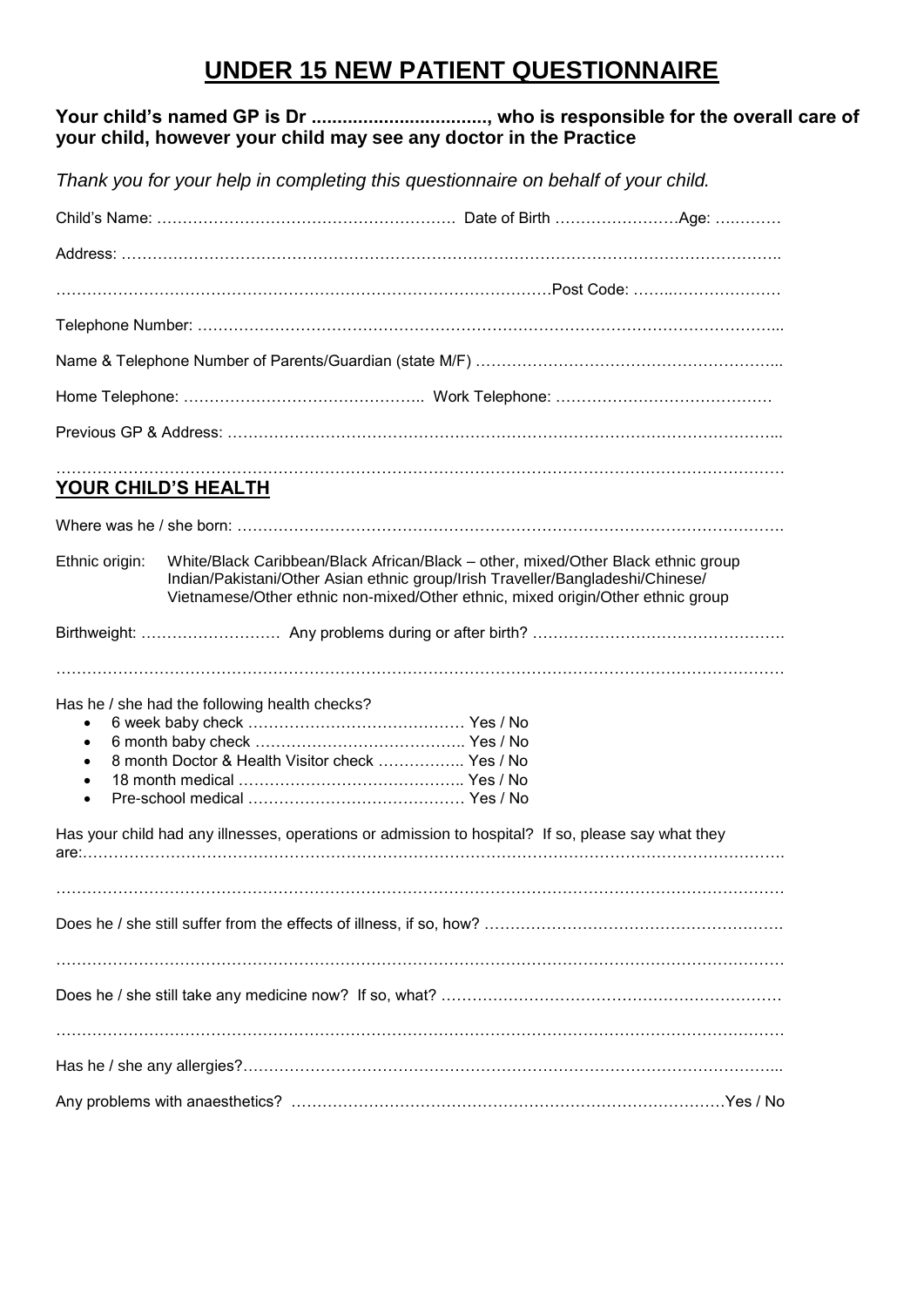## **VACCINATIONS**

Has your child had the following vaccines?

2 – 4 months – Diphtheria, Tetanus, Pertussis & Polio (triple), Hib, Meningitis C, Pneumococcal, Rotavirus

| 12 - 13 months old - MMR, Hib/Meningitis C, Pneumococcal  Yes / No  |  |
|---------------------------------------------------------------------|--|
| Age 3 years 4 months - Dip, Tetanus, Pertussis, Polio, MMR Yes / No |  |
|                                                                     |  |
| Age 15 - Tetanus, Dip, Polio, Meningitis C booster  Yes / No        |  |

#### **FAMILY HISTORY**

Are there any illnesses or health problems in your child's family? (Parents or siblings) If so, please say who and what the problem is.

| 2.           |  |
|--------------|--|
| 3.           |  |
| $\mathbf{A}$ |  |

### **THANK YOU FOR YOUR HELP**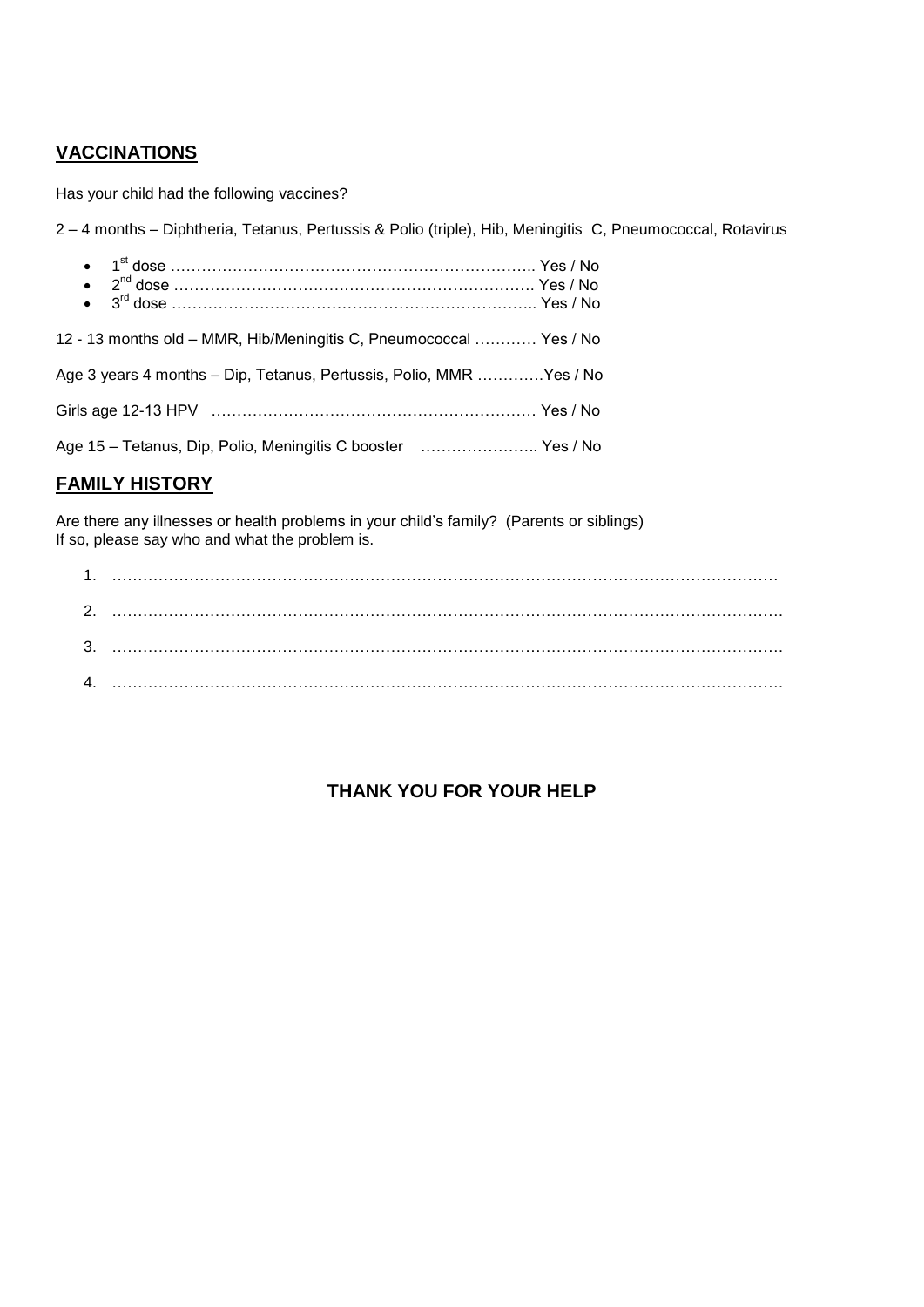

#### **Letter for new patients: important information about your Summary Care Record**

Dear patient,

The NHS in England has introduced the Summary Care Record, an electronic health record that can be accessed when you need urgent treatment from somebody other than your own GP.

Summary Care Records contain key information about the medicines you are taking, allergies you suffer from and any bad reactions to medicines you have had in the past. You will be able to add other information too if you and your GP agree that it is a good idea to do so.

If you have an accident or fall ill, the people caring for you in places like accident and emergency departments and GP out of hours services will be better equipped to treat you if they have this information. Your Summary Care Record will be available to authorised healthcare staff whenever and wherever you need treatment in England, and they will ask your permission before they look at it.

#### **You need to make a decision**

Your GP practice is supporting Summary Care Records and as a patient you have a choice: **PLEASE TICK**

| $\Box$ | Yes, I would like a Summary Care Record                                            | (Admin staff code: 9Ndm – express consent) |
|--------|------------------------------------------------------------------------------------|--------------------------------------------|
| $\Box$ | No, I do not want a Summary Care Record (Admin staff code: 9Ndo – express dissent) |                                            |
|        |                                                                                    |                                            |
|        |                                                                                    |                                            |
|        |                                                                                    |                                            |
|        |                                                                                    |                                            |
|        | If filling out this form on behalf of your child, if under 16, your name           |                                            |
|        |                                                                                    |                                            |

What does it mean if I **DO NOT** have a Summary Care Record? NHS healthcare staff caring for you may not be aware of your current medications, allergies you suffer from and any bad reactions to medicines you have had, in order to treat you safely in an emergency. Your records will stay as they are now with information being shared by letter, email, fax or phone. If you have any questions or want to discuss your choices, please contact your GP practice.

You are free to change your decision at any time by informing your GP practice.

Children under 16 will automatically have a Summary Care Record created for them unless their parent or guardian chooses to opt them out. If you are the parent or guardian of a child under 16 and feel that they are old enough to understand, please tell them about Summary Care Records and explain the options available to them.

For more information talk to your GP practice, or call the Health and Social Care Information Centre on 0300 303 5678. *----------------------------------------------------------------------------------------------------------------------------------------------*

*Admin use only: CODED BY …………………………………………………….. DATE …………………………………………*